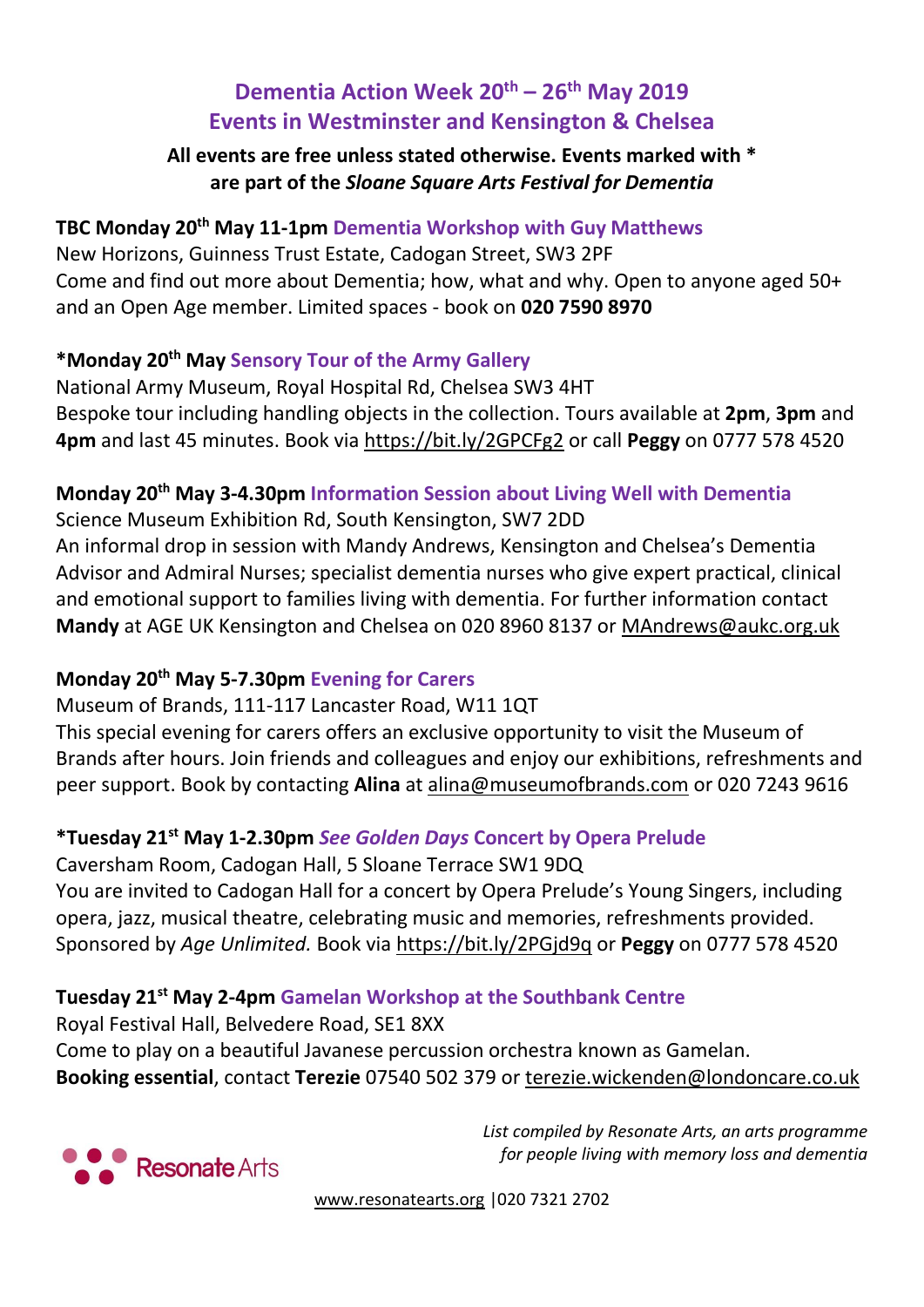# **Wednesday 22nd May & Friday 24th May 10-12pm and 2-4pm**

**Dementia Advice, Information & Research stalls from CHARIOT of Imperial College London**

New Horizons Café, Guinness Trust Estate, Cadogan Street, SW3 2PF Refreshments can be purchased from the café. No booking required – drop in

#### **\*Wednesday 22nd May 12-5pm Crochet-a-thon**

Holy Trinity Church Sloane Square, SW1X 9BZ Everyone welcome, come socialise over stitching 'forget-me-nots' in a pop-up tea shop, all materials provided

# **Wednesday 22nd May 2.15-3.15pm Keep on Moving, Penfold Community Hub**

60 Penfold Street, NW8 8PJ An exercise class for physical and mental stimulation. **Booking essential** please call 0203 815 2012

# **\*Wednesday 22nd May 4-7pm Evening Social at The Chelsea Physic Garden**

Elkstone Road Community Garden Oasis, W10 5YG A gathering for nature lovers in a lovely urban haven with music and refreshments For more information, contact **Peggy** on 0777 578 4520

# **\*Thursday 23rd May 11am-1pm Script Writing Workshop at the Royal Court Theatre**

Royal Court Theatre, Sloane Square SW1W 8AS Exploring storytelling, no previous experience required. Booking essential via <https://bit.ly/2J9sMwo> or call **Peggy** on 0777 578 4520

#### **Thursday 23rd May 12pm onwards Crochet Reminiscence Sculpture Exhibition**

Saatchi Gallery Duke of York's HQ, Kings Rd, Chelsea, SW3 4RY Laura Collins, Bristol crochet artist, has stitched enlarged replicas of vintage items in collaboration with the *Museum of Brands*

#### **Thursday 23rd May 3-5pm Westminster Dementia Action Alliance AGM**

Westminster City Hall, Lord Mayor's Parlour, 64 Victoria Street, SW1E 6QP An open event for anyone who is interested in building a dementia friendly Westminster. Includes speakers, networking opportunities, refreshments. Contact **Julie** for more information [julie@resonatearts.org](mailto:julie@resonatearts.org) or 020 7321 2702



*List compiled by Resonate Arts, an arts programme for people living with memory loss and dementia*

[www.resonatearts.org](http://www.resonatearts.org/) |020 7321 2702